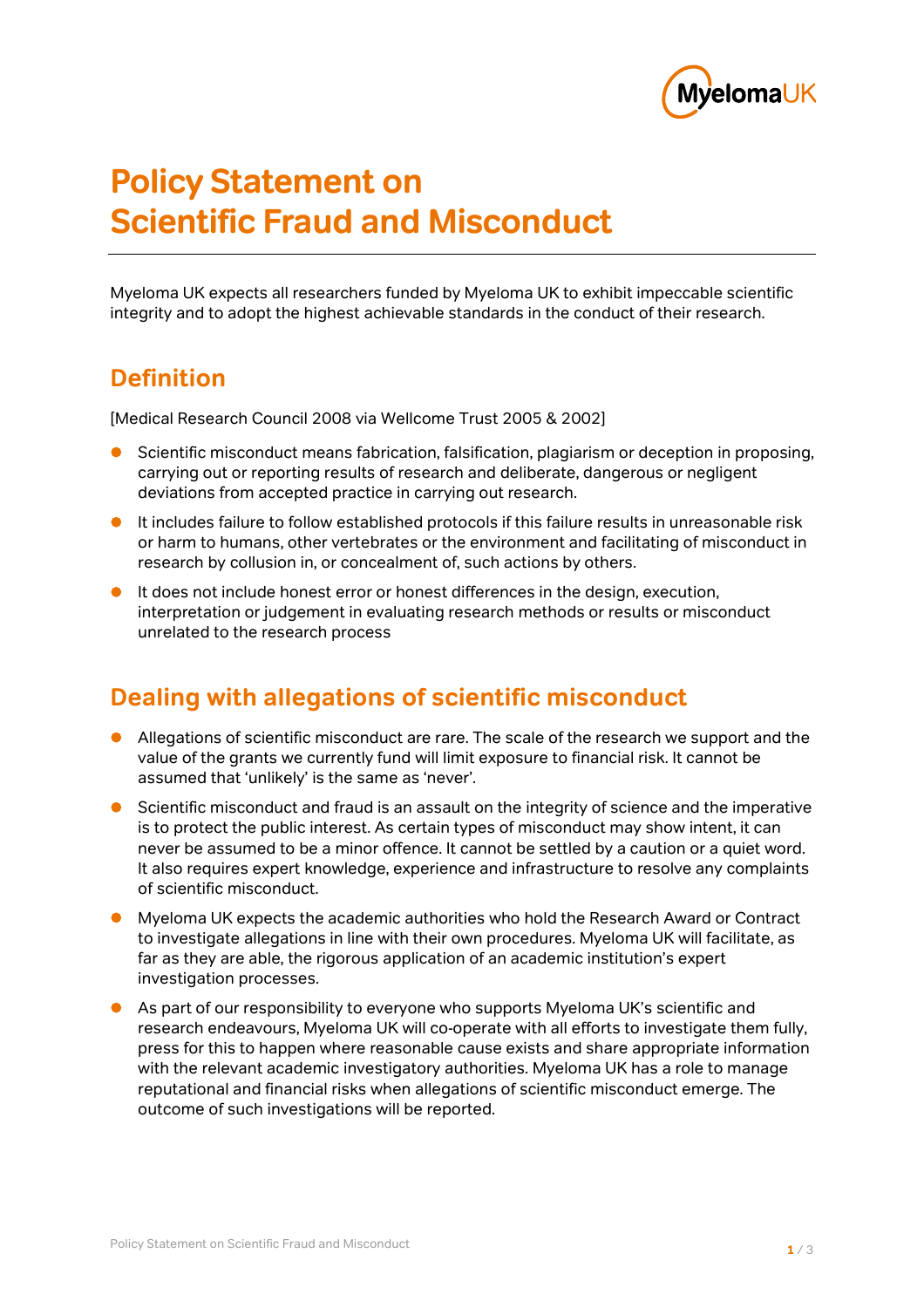

## **Structure**

- The Chief Executive of Myeloma UK, the Chair of the Board of Trustees (or delegated committee) are the Myeloma UK office holders with responsibility for responding to allegations of scientific misconduct. They may choose to give delegated authority to the Director of Research to carry out any necessary investigations and where appropriate make recommendations.
- Individuals reporting alleged misconduct to the charity are advised, in the first instance, to report observed, suspected or apparent scientific misconduct to any one of them. All information will be treated with the utmost confidentiality, only shared within this group of senior charity management.
- The two office holders are responsible for managing reputational and financial risks. They have responsibility for directing subsequent actions, with the following principles in mind:
	- In responding to an allegation of scientific misconduct Myeloma UK will take all reasonable action to safeguard the reputations of all four parties involved whilst the facts are being established – Myeloma UK; the subject (s) of the allegation; the source of the allegation; and the host academic institution with responsibility for taking the lead in investigations.
	- Myeloma UK will as far as it is able, ensure that investigations are carried out expeditiously and thoroughly.
	- Myeloma UK will respect confidentiality throughout due process and operate with appropriate openness and transparency once the investigation is complete. [It is not appropriate to be open with what turn out to be unfounded allegations].
	- Myeloma UK will also act in response to anyone who attempts to influence, victimise or intimidate the individual making the allegation of scientific misconduct that comes to their attention. Under the Public Interest Disclosure Act 1998 individuals raising bona fide concerns in the public interest can do so confidentially, without fear of suffering any detriment.

#### **Process**

- Allegations of misconduct are likely to come to Myeloma UK's attention in one of three ways:
	- An allegation will be made directly to Myeloma UK by a third party either connected to the charity e.g. an employee, or Trustee; or through an external individual.
	- An allegation will be passed on from an external academic authority or establishment which has accommodated or is accommodating a Myeloma UK funded project, against which an allegation has been laid and is about to be, or is already being, investigated.
	- Very unusually, an admission may come from an individual coming forward claiming their own hitherto unsuspected misconduct. They should also have their claims examined by the relevant academic authorities, as there may be evidence of wider misconduct elsewhere or be evidence that there is a wider cultural problem in the conduct of research within an institution that needs investigation.